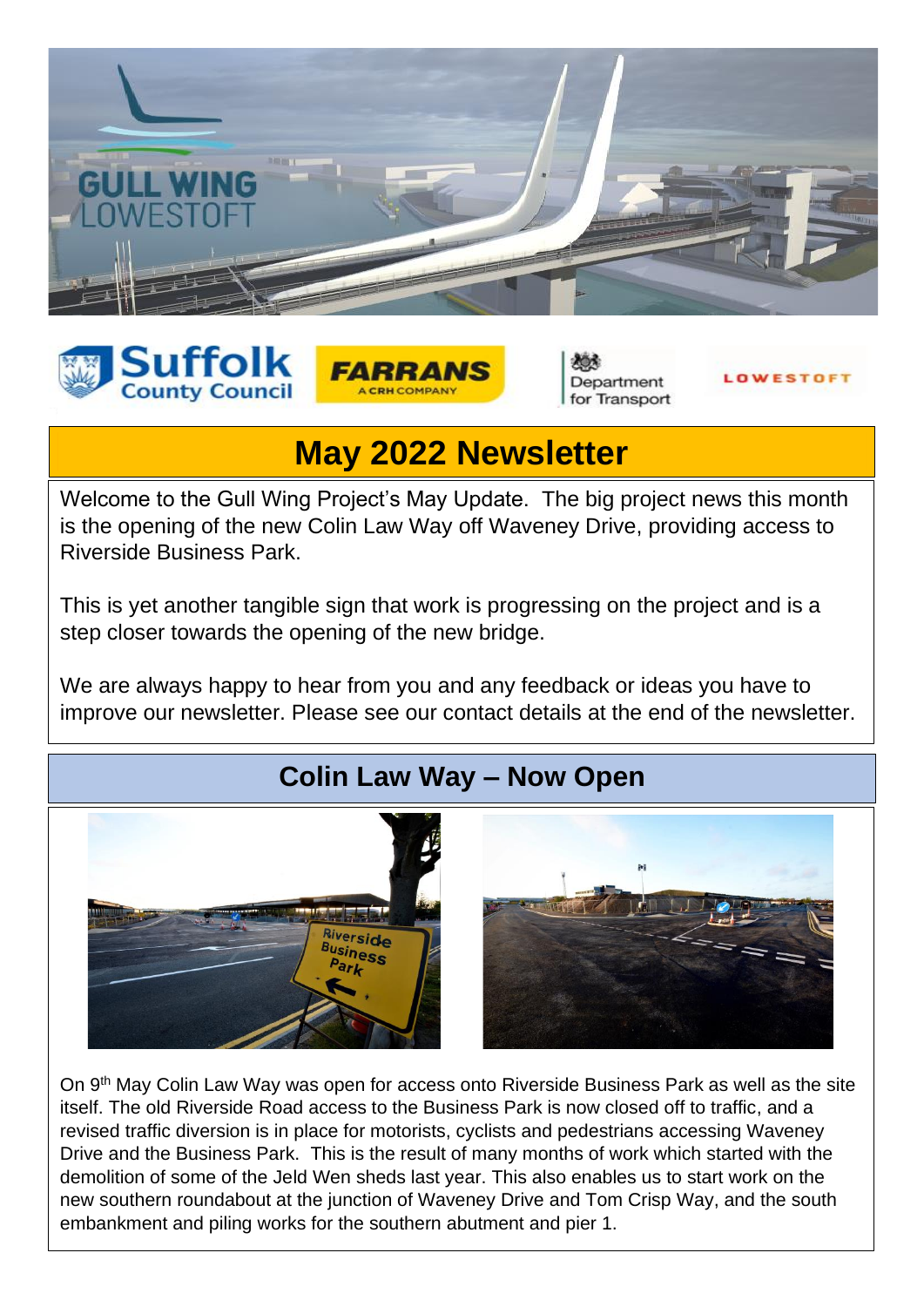# **Recent Site Achievements – Around the Site**

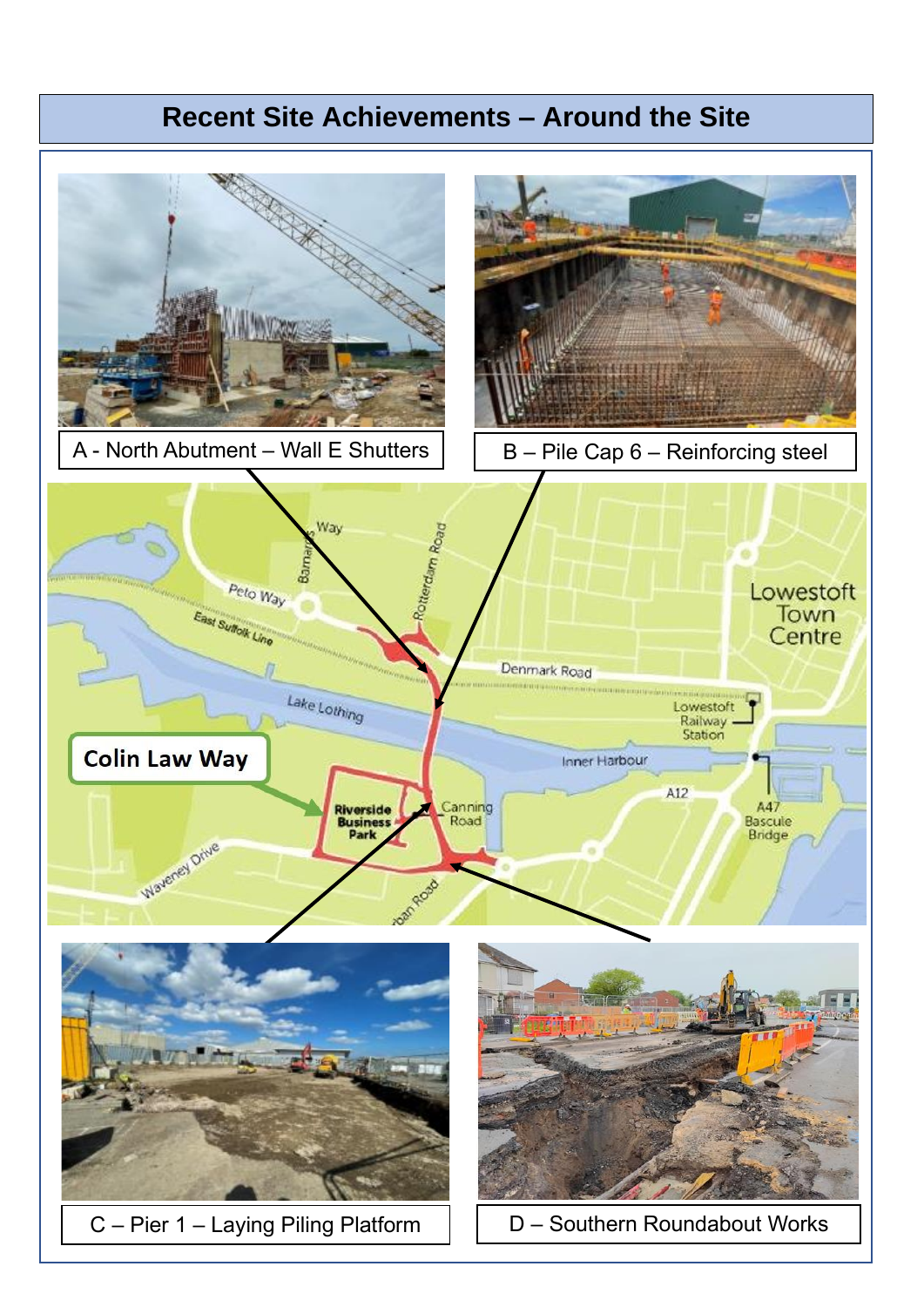# A

### North Abutment – Wall E - Shutters

The North Abutment's complex shape requires a number of separate concrete pours. This image shows the shuttering being erected for Wall E.

## B

### Pile Cap 6 – Reinforcement Steel

Pier 6 is located between Commercial Road and the north quay wall. Reinforcement Steel is now being placed in the pilecap ready for the next concrete pour. Following this, work will commence on the pier itself.

### $\mathcal{C}$

### Pier 1 – Laying Piling Platform .

The ground is being prepared to accommodate the piling rig to construct the foundations for Pier 1. This location has only been accessible since the completion of Colin Law Way and diversion of traffic using Riverside Business Park.

### D

#### Southern Roundabout Works

With the closure of access to the Riverside Business Park, trenching work has also started on the drainage systems for the southern roundabout.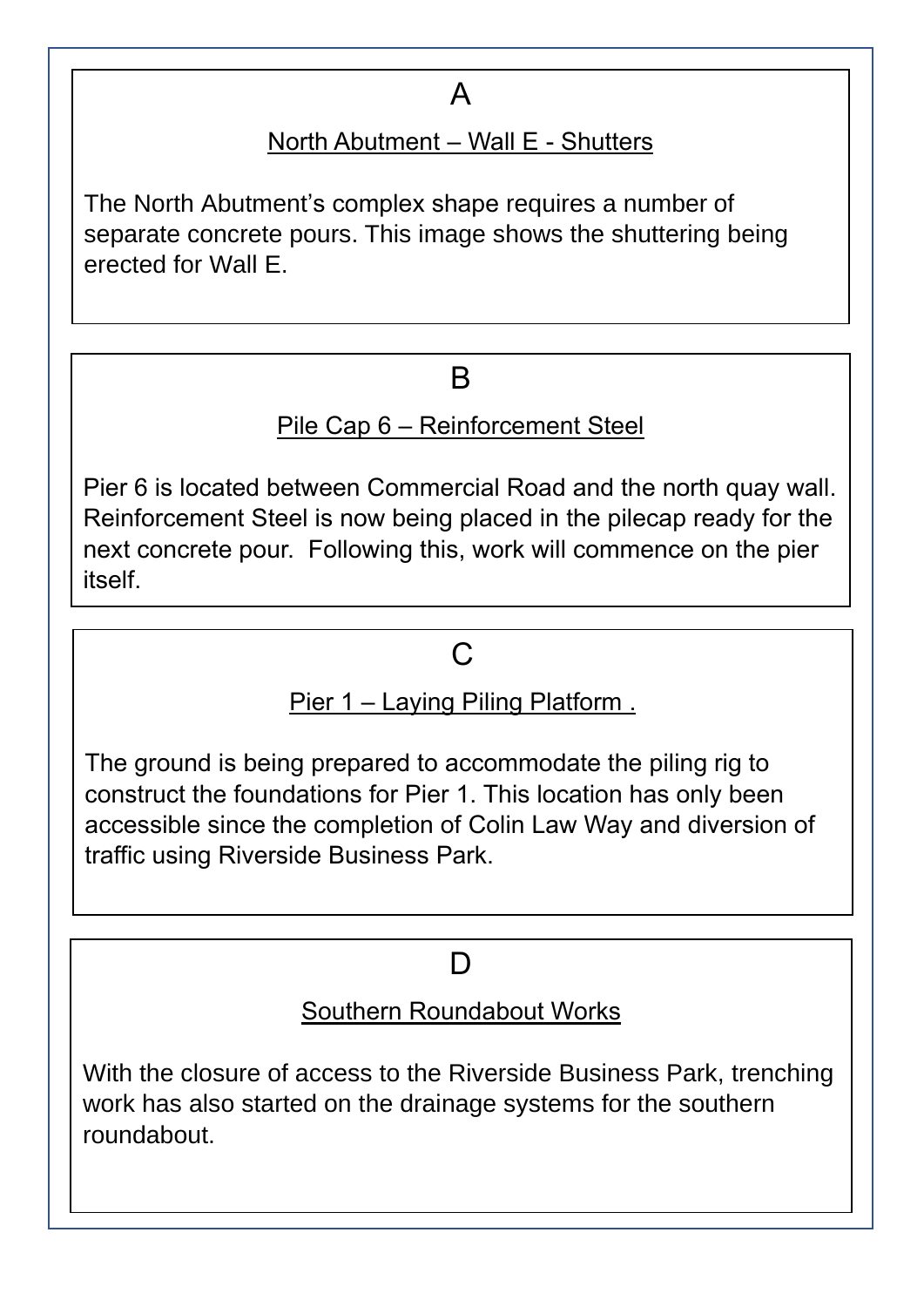## **Upcoming Works**



- Southern Roundabout earthworks and drainage works
- Southern Abutment and Pier 1 continuous flight auger piling works to commence
- Control Tower construction to commence
- Pier 4 Team of marine divers required to undertake underwater excavation, steel fixing and welding works prior to underwater concreting.
- Pier 5 Marine Rotary Bored Piling will commence on the northern side of the Lake
- Pier 6 Pile Cap and Stem to be constructed
- North Approach Viaduct Section 1 Deck Construction concrete pour
- North Abutment Walls to be completed
- Deep Soil Mixing for Northern Approach Embankment to continue

## **NAV 1 – Latest Update**



As work moves on with NAV 1, the image shows the Omnia Planks that have now been installed along with the reinforcing bars sticking up from the planks.

These concrete permanent formwork planks have been laid onto the steel structure. On top of this the concrete deck will be poured before the final road surface.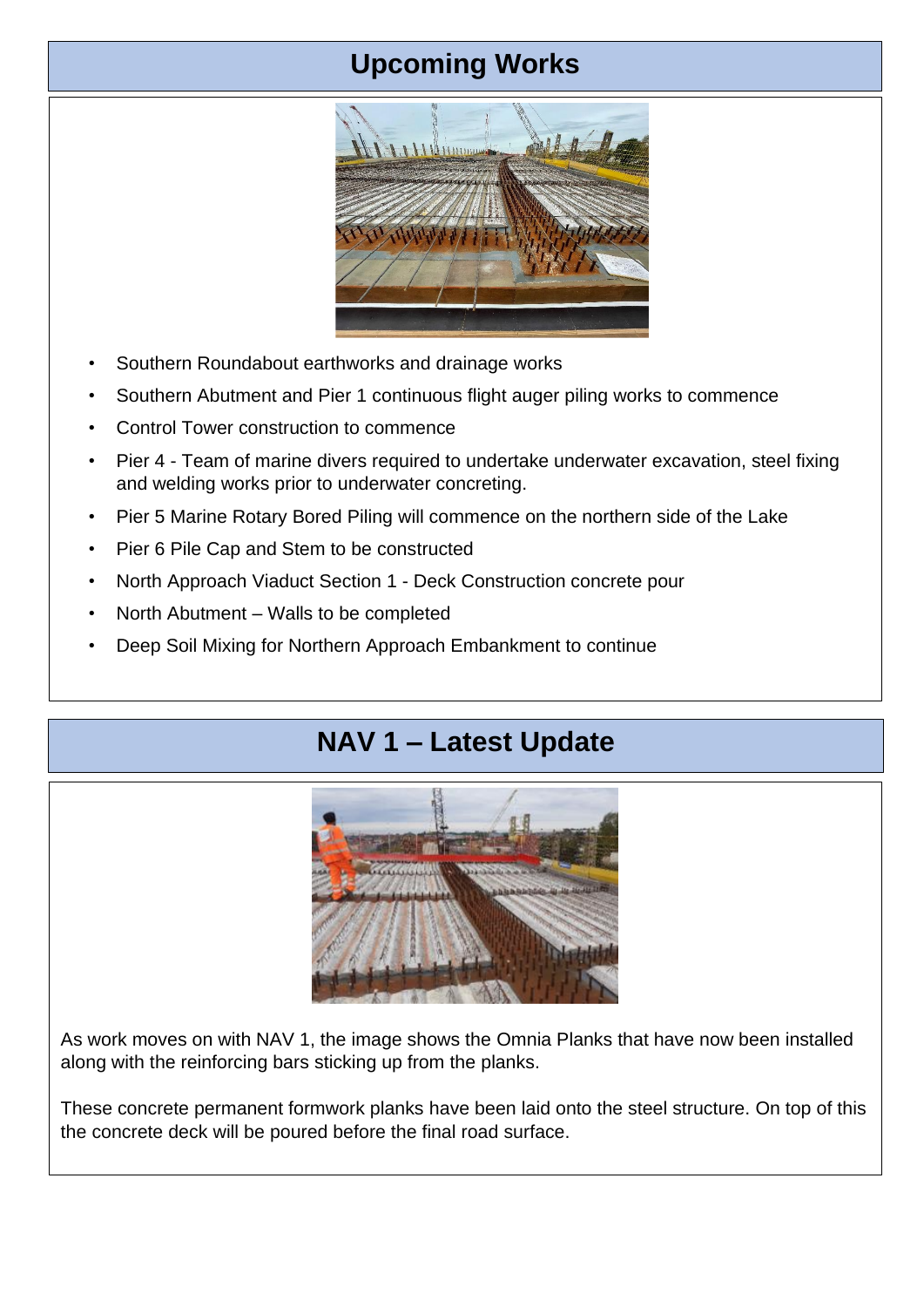## **Promoting Lowestoft in Schools**

Once complete, the new Gull Wing Bridge will add to a list of many things unique to Lowestoft and be an iconic and exciting structure for all to see. Making the town a wonderful place to live, work and visit. Following on from our KS2 Assembly about Gull Wing in December 2021, we asked the students of St Margaret's Primary Academy in Lowestoft to show us their best artwork to promote Lowestoft and showcase the town's cultural past, present or future. Students were encouraged to think about all the things that they love about Lowestoft, the structures they see or the places that you like to go. And some even created some spectacular drawings of Gull Wing too! Here is a small selection on some of the fantastic pieces of artwork.

Thank you for getting involved with such enthusiasm St Margaret's Primary.

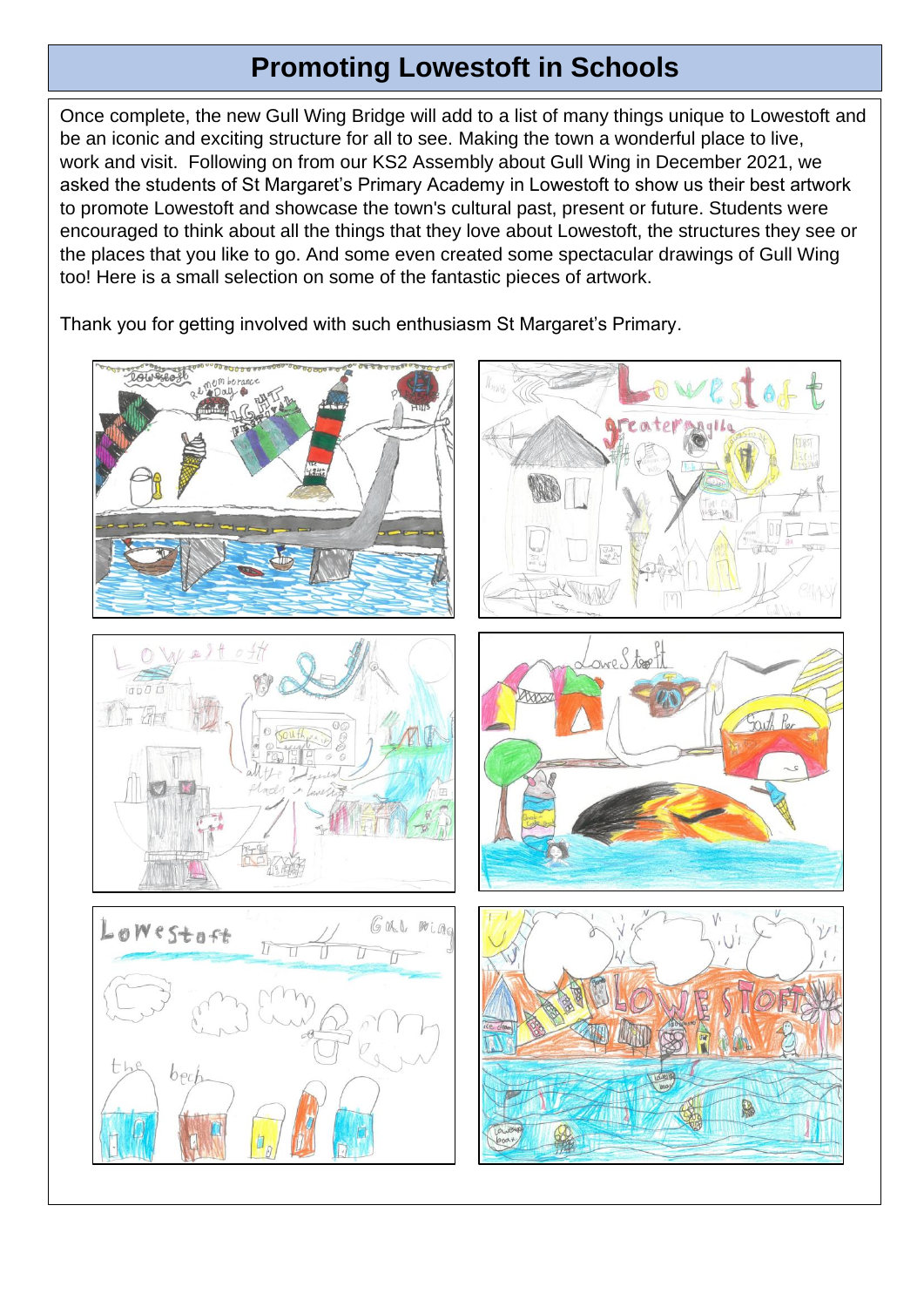## **Social Values Update**

**Educational Outreach Figures [we need to carefully check these figures against those that Farrens are giving us for stakeholder meeting and ensure they are consistent]**

- **10** Careers Talks / Open Events Attended
- **3** Site Visits held for Local Students
- **12** Laptops donated to Local Secondary Schools
- **17** Primary & Secondary School Sessions delivered
- **98** Staff Hours dedicated to local School and College visits
- 1460 Approximate No. of Local Students reached through outreach events.

#### **Local Opportunities**

- **71** Local Suppliers and Subcontractors used within a 70 Mile radius.
- **9** Job Opportunities for LTU & NEETS
- **3** Apprenticeship positions filled on the project (159 Person-Weeks to date equivalent)
- **9** Graduate opportunities on the project (306 Person-Weeks to date equivalent)
- **3** Work Experience placements secured for Spring/Summer 2022

## **Annual Assembly and Yacht Club Talks**



On 13<sup>th</sup> May we were invited to speak to members and guests of the Royal Norfolk and Suffolk Yacht Club. A group of 40 people were given a presentation on the construction of Gull Wing, where they also had the opportunity to ask a large number of questions about the project.

Following that, on the 26<sup>th</sup> May a similar presentation was given to the Lowestoft Town Annual Assembly – updating them from their previous meeting on the progress with the project to date.